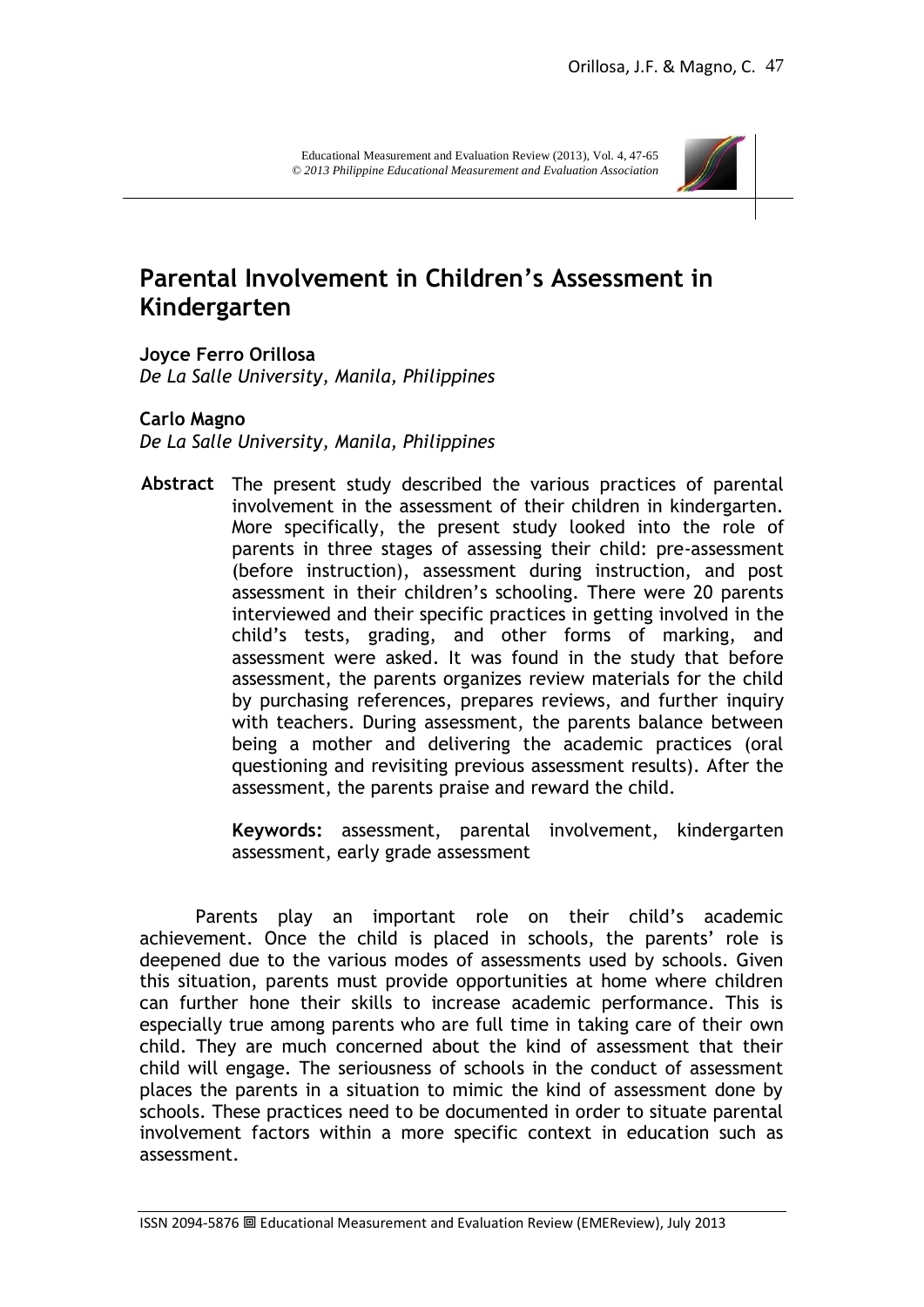The available literature on the role of parents in the assessment of their child can be explained in two areas. One is the rich reviews on parental involvement that specified ways that parents interact with schools and with their children to promote academic success (Hill & Taylor, 2004). Another is the concept of the Early Grade Learning Assessment (EGLA) that specifies appropriate levels and kinds of assessment for the early grade including kindergarten (Early Learning Standards Task Force, 2005).

Theories available on parental involvement explain that involvement goes on two levels: School-based involvement (Conners & Epstein, 1995; Epstein & Sanders, 2002) and home-based involvement (Seginer, 2006). Examples of school-based involvement are involvement in the parentteacher conferences, volunteering in school activities, and joining school governance. On the other hand, home-based activities include assisting the child in school activities, facilitating reviews for the child, and assisting other parents. In a meta-analysis conducted by Hill and Tyson (2009), they reported that parental involvement showed to a have a strong positive association with students' achievement across studies.

The concept of parental involvement was distinguished by Magno (2007) with parenting styles. Different factors of parenting characteristics were clustered using multidimensional scaling which distinguished parental involvement and parenting styles. The factors of parental involvement include communication, support, bonding, interaction, giving material rewards, monitoring, and affection. On the other hand, the factors that congested for parenting styles include authoritarian, psychological control, behavior control, autonomy, authoritative, and discipline. Given the set of factors under parental involvement, the variable is further described as specific socializing activities in which parents engage such as guiding the child in homework. Likewise parenting styles are further described as attitude towards the child that is manifested through communication and creation of an emotional climate.

The meta-analytic study by Hill and Tyson (2009) showed that parental involvement impacts the child"s performance in the academic setting. In the same way, the clusters of parental involvement in the study by Magno (2007) provided the specific characteristics that parents show when getting involved in their child.

Typically, teachers in schools are the primary players seen as the key agents involved in the learning of children. A significant amount of research may suffice that there are actually concrete good results that when parents get involved, it also benefits the children"s learning (Brinke, 2002). Parents" role in making appropriate and high-quality environment are important to be noted in order to assess learning in its totality.

Parents' involvement in children's early academic development is necessary to investigate in order to establish the influence of family in a child"s academic life. Parents" involvement is malleable variable that can be changed. This malleability has been its distinct quality, which makes the parents" engagement more reasonable to be interrogated (Arnold, Zeljo, Doctoroff, & Ortiz, 2008).

In particular, the involvement of parents in evaluating child"s academic performance has been studied by several scholars and found that it is actually associated to some positive outcomes. Most of these findings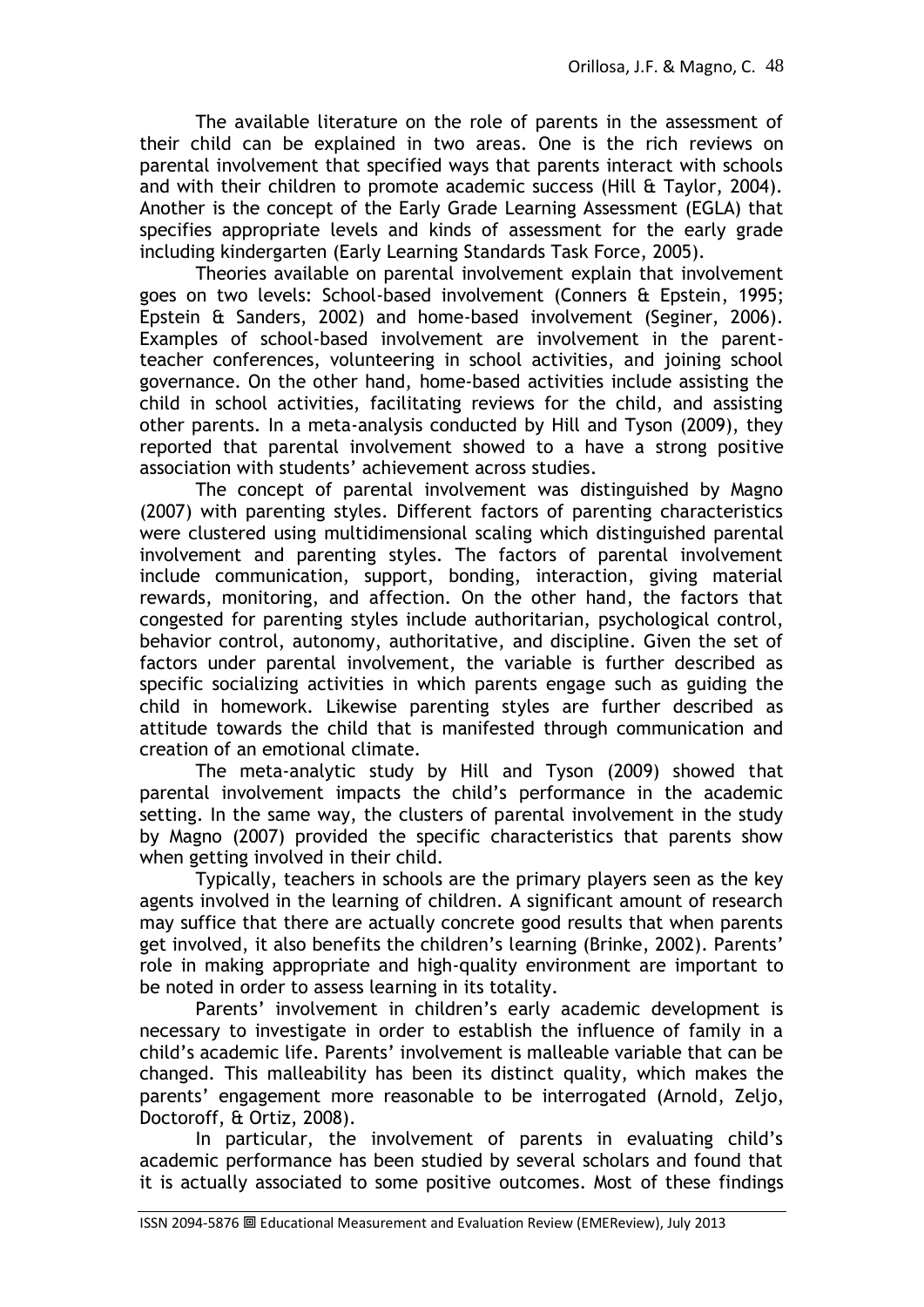are correlational, but there are also some causal relationships (see Anderson & Minke, 2007). Moreover, for preschoolers, increased parent school involvement and more active types of parent involvement were both associated with more positive development in all domains and greater mastery of early basic school skills in all subject areas (Marcon, 1999). In addition, parents' involvement contributes to the social and cognitive development in the process of evaluating learning outcomes. There is a superfluity of evidences that might prove parents' significance in making them involved in the assessment of education of children, and there must be strong positive outcomes that may be associated to such theoretical linkage, but the interrogation of such research field does not end here.

Many scholars somehow posit a different interpretation to parent"s involvement, if not, little benefits are seen and sometimes they are even immeasurable. Fan (2001) makes a compelling case in which to present a critical way of understanding parent"s involvement and bringing out the issue of definition and dimension of such theoretical construct. Brinke (2002) also asserts that there is somehow a lack of confidence to parents" capacity, in particular, their conception of high-quality environment for young children. There seems to be a question also of professional judgment and the validity of information that comes from them in assessing their child"s behavior. Arnold et al. (2008), further argue that, there may be a wide belief on the importance of parents' involvement to early childhood learning, but there are quite few studies that deal, empirically, with evaluation of parents' involvement particularly relating on the phase of a child"s emerging academic performance like pre-school and the like. Furthermore, Anderson and Minke (2007) claim that there is a variation among each family"s level of resources when it comes to the compliance to teachers" expectations. It is necessary to take into consideration that the capacity of each family depending on their socio-economic status still is a factor in the degree of inducing formalized mechanisms of engagement to their child"s learning development.

There might be issues surrounding the vitality of parent's involvement in early childhood learning, but it is important to consider that its positive effects are not to be easily dismissed. This significant linkage, indeed, is already in itself worthy of further scientific investigation because of its potential contribution to the literature and to the practice of early childhood development.

Parents become involved with their child"s schooling in a variety of ways in the academic area. These manifestations of involvement involve the parents guiding the child in doing their homework, giving examples of exercises, and reviewing the child for a test (Tam & Chan, 2009). There is a pattern that the involvement is focused on assessing the child. It is noteworthy to look at this specific area in education where parents get involved.

The assessment of the child's academic performance in the early grades requires a holistic perspective. This reasoning necessitates further investigation of plethora of variables that may affect child"s development.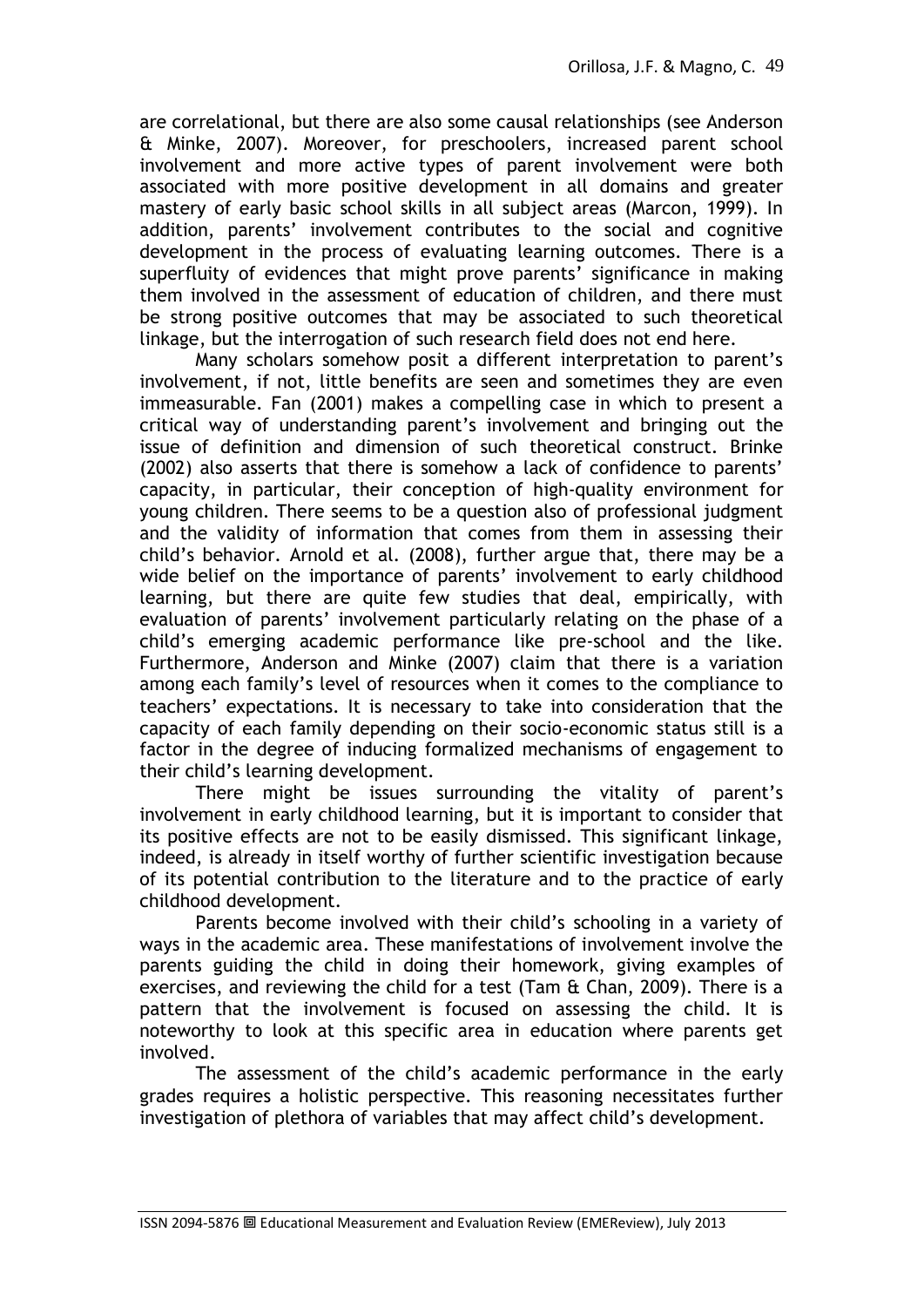## **Kindergarten Assessment**

Pre-school programs are potential arenas that situate the assessment of early childhood learning. Kindergarten assessment, in particular, is important to look into because of some distinct manifestation of parents" engagement as to how they contribute to the process of the child"s learning.

Kindergarten assessment processes are somewhat complex because it requires making priorities and decisions based on building knowledge, best practices, and designing a process that is feasible based on the availability of resources. Moreover, it is sophisticated because there are many interrelated decisions to be made about its purpose, focus, methods, and implementation. The Washington State Department even distinguished kindergarten assessment as an organized way to learn what children know and are able to do, including their disposition toward learning, when they enter kindergarten and possibly at other points in time (SRI International, 2008).

In assessing the competencies of children, it calls for a collection of information from multiple areas of development. Many research studies suggest that in the process of assessing what a child knows and can do when they are about to enter kindergarten, it is important to look at the multifaceted and multiple ranges of skills or areas of learning. In other words, gathering information from multiple sources such as teachers, parents, and trained assessment specialists is recommended to understand better the young children"s skills and competencies (Snow, 2011). Included in this source of assessment are the parents who are important participants in producing a valid and useful assessment. The parents act as informants about their child"s skills and abilities and as recipients of assessment information as well.

Some forms of kindergarten assessment include measures of language and literacy, social, emotional, and general knowledge. In general, some kindergarten assessment are inclined and interested to provide information across multiple facets of learning (Fan, 2001).

The purpose of assessment in early childhood is to support learning. Assessment sets a definition about what a child can do and what he/she is ready to learn next (Shepard, Kagan, & Wurtz, 1998). It also becomes a guide and a turning point for teachers to improve their ineffective ways of teaching or improving the curriculum and classroom management to fully maximize a child"s learning development. It is important to identify the child"s special needs for many reasons such as developmental assessment, knowing if the child has special needs and if they are physically or mentally impaired.

# **Principles of Assessing Children**

The National Association for the Education of Young Children (NAEYC) with the Division for Early Childhood (DEC), the Head Start Program Performance Standards, American Educational Research Association (AERA), and the National Association for School Psychologists have come up with six principles of assessing children in the early grade. These principles serve as a guide for teachers and other school personnel that directly conduct assessment for children. The principles include the purpose for conducting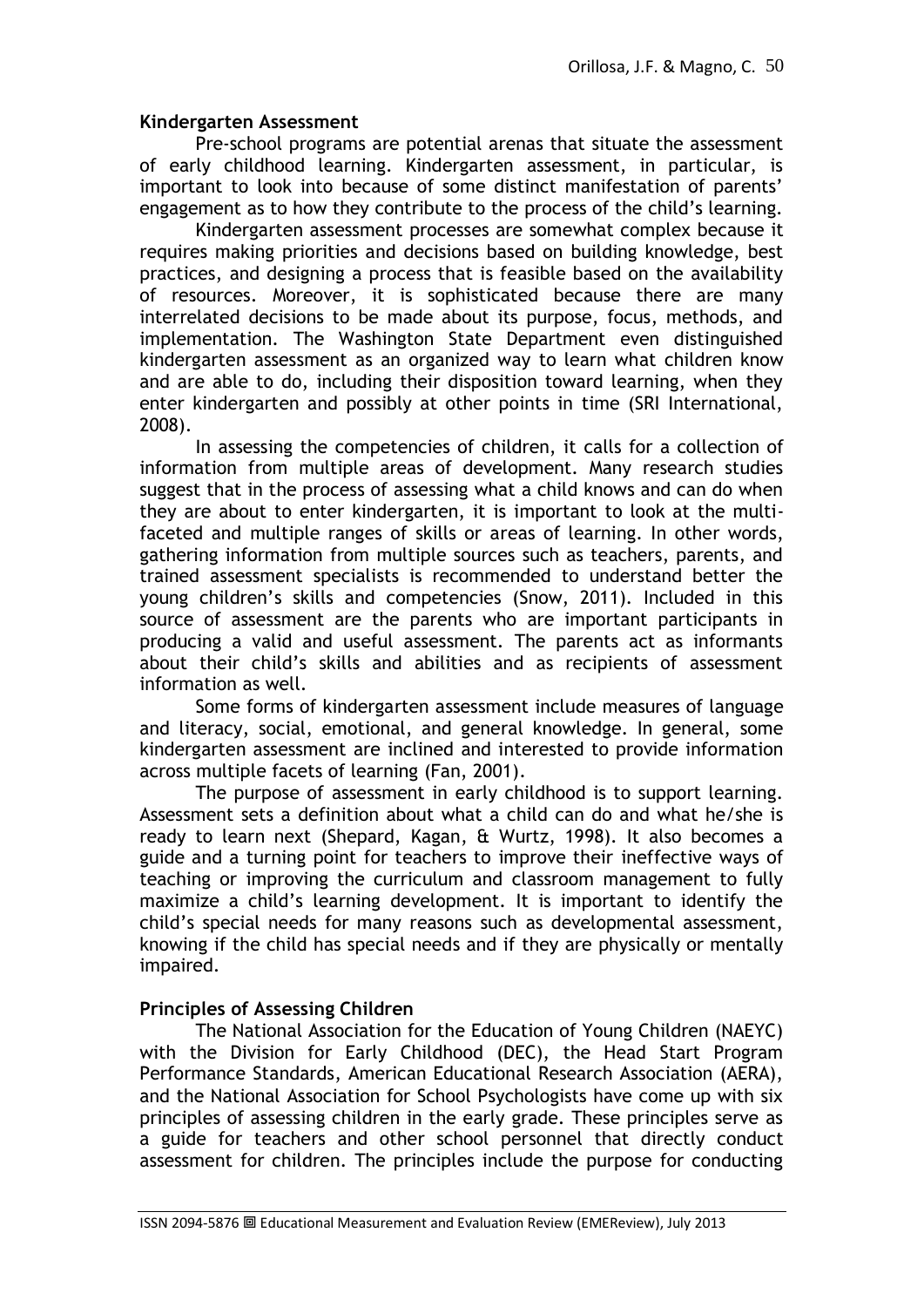assessment, the appropriate method, context, process, standards-based, and parents as partners.

**Purpose.** The purpose of assessing early childhood should "identify both the well-developed and the least well-developed skills of children so that beneficial learning experiences and teaching can be individually planned and carried out" (NAEYC, p. 7). The purpose for this level should be diagnostic in nature and the assessment results are used for further planning. The diagnosis should identify the interests, difficulties and strengths, changes overtime, and appropriate instruction.

**Method.** The assessment method appropriate for children is authentic and done through naturalistic observation. Assessment is closely integrated with instruction where the teacher observes children during instruction and class activities. The teacher uses portfolios, observations, anecdotal notes, and checklists. Wiggins (1998) described that tasks are authentic if (a) it replicates the ways in which the child"s knowledge and abilities are tested in real world situations, (b) the child uses knowledge and skills to solve unstructured problems, and solution involves more than following a set of rules, (c) the child has to carry out exploration and work within the discipline of the subject area, rather than restating what is already known, (d) the contexts involve specific situations that have particular constraints, purposes, and audiences, (e) the child is required to integrate all knowledge and skills needed, and (f) learning should be focused through cycles of performance-feedback-revision-performance.

**Context.** Assessment is conducted while instruction or class activities are conducted. Assessing takes place in the naturalistic setting while the child is learning (like when engaging in class activities such as singing, dancing, playing, writing, storytelling, and others). The naturally occurring behavior typically describes the child"s strengths and weaknesses.

**Process.** The process of assessment is conducted regularly over time to determine the progress and growth of the child. The process of assessment is individualized rather than comparative. Each performance of the child is a reference point to his/her progress overtime.

**Standards-based.** Assessment is closely integrated in the educational program of schools for preschool or K to 2. The assessment provides feedback whether the curriculum is appropriate or not. It also informs teachers about developing their instruction. The assessment and the curriculum should be aligned with some national or international standards.

**Parents as partners.** One of the unique principles of assessment in the early grades is the close involvement of parents in the activity. The assessment of the child does not only occur in school but also must be continuous at home. The parents also provide feedback for the child"s improvement. The teacher and the parents work together in order to help facilitate the child"s skills and improvement.

# **Assessment Domains**

The child is assessed on three areas: Curriculum-based, early learning skills, and diagnosing disabilities.

Curriculum-based assessment measures the capacity of the child within the school program. The school program specifies some required competencies and the child is diagnosed on how much further instruction is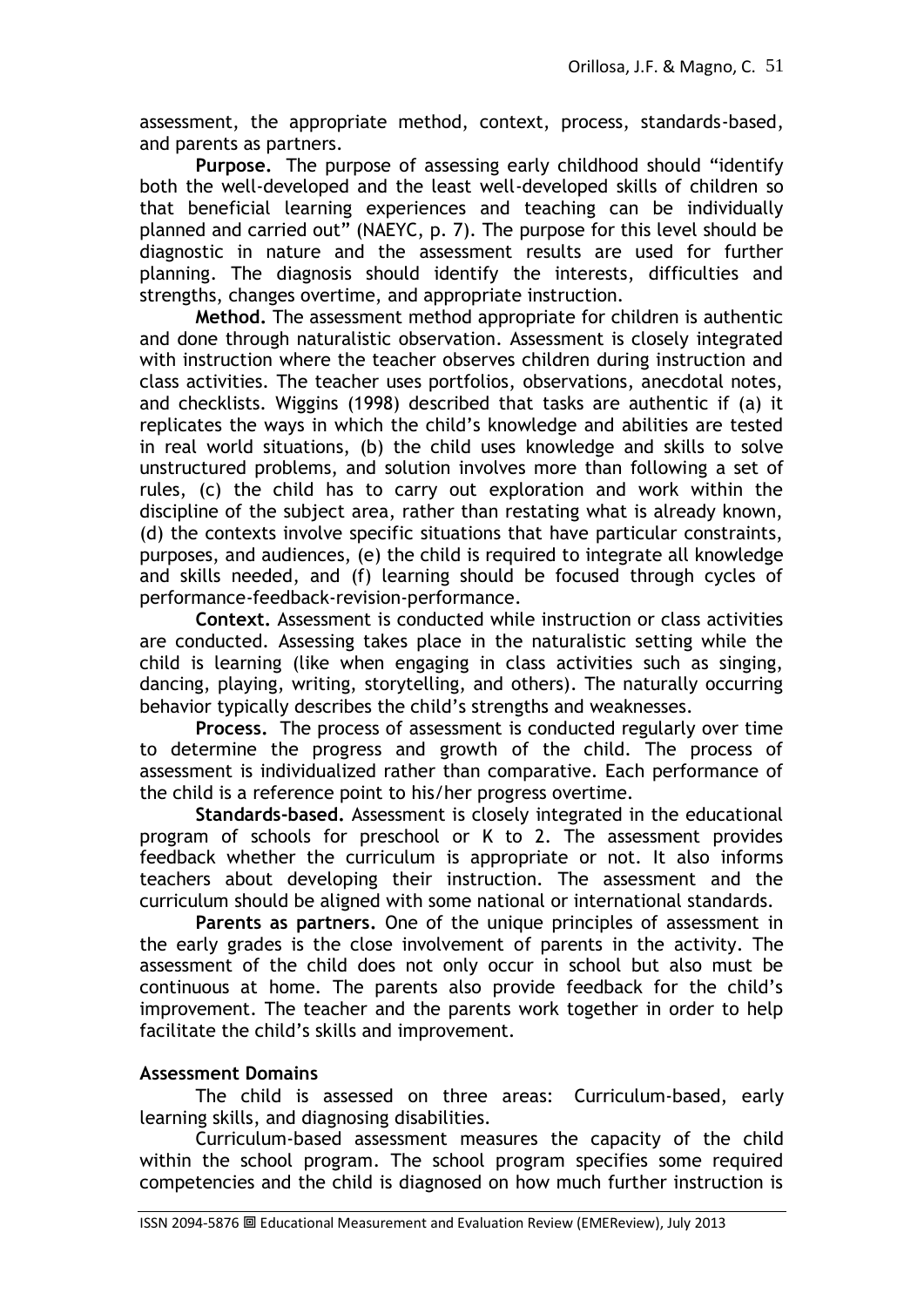needed to develop the targets for the child. This typically includes assessing reading, writing, and mathematics skills.

The assessment of early learning skills includes an in-depth analysis of determining what the child can do at a specific level. By identifying the early learning skills of the child, programs are created to suit their learning needs.

The diagnosis of disabilities concerns in identifying some delayed skills of the child. The child is referred to specialists if difficulties are recurring.

# **Individual Approach in Assessment**

Individual approach in assessment is important in assessing children and young people most especially in determining their special educational needs and/or disabilities. Each children"s needs in the early grades are varied that needs to be addressed in the individual level. Individual pupil assessment is composed of using pupil records, classroom observations, interviews and quantifiable baseline data, and a collection of materials. An in-depth report is made with recommendations based on pupil assessment for schools, parents and other professionals. Personal education plans, individual education plans, behavior support plans, pastoral support plans, and risk assessments are made to suit individual pupil needs. A recommendation is given on how to implement the plans created.

Assessment for early childhood is done like the usual process. First, a teacher or whoever responsible for the assessment observes and takes evidences about the child. Second, they analyze and evaluate the evidences to check if there are some issues needed to be improved. Third, they have a plan for action with regard to the child"s needs. The action plan should be congruent with what they found out during the second step. Last, they implement the action plan and check on the child"s progress then go back to step 1.

# **Subject Area Assessment**

Mathematics and Reading are subjects that are taught to students in order to develop certain skills and competencies of an individual. Mathematics is offered to the students who are at young age in order to speed up the cognitive development of the individual. According to Clements and Sarama (2008) that schools use a curriculum in order to effectively mold students to become good in mathematics. An example would be the building block curriculum where the implementation and facilitation uses materials and technological tools in order to teach the student mathematical concepts (Clements & Sarama, 2008). Students who were tested to be under the building blocks math curriculum were found to show positive effects in their performance in mathematics. Tests that are rooted under this building block curriculum are used in order to assess the mathematical abilities of the students. In a study by Xue and Meisells (2004), it was said that standardized tests are used to assess the performance of early childhood in the reading subject. The subject in math and reading are assessed based on their respective curriculum assessment tools.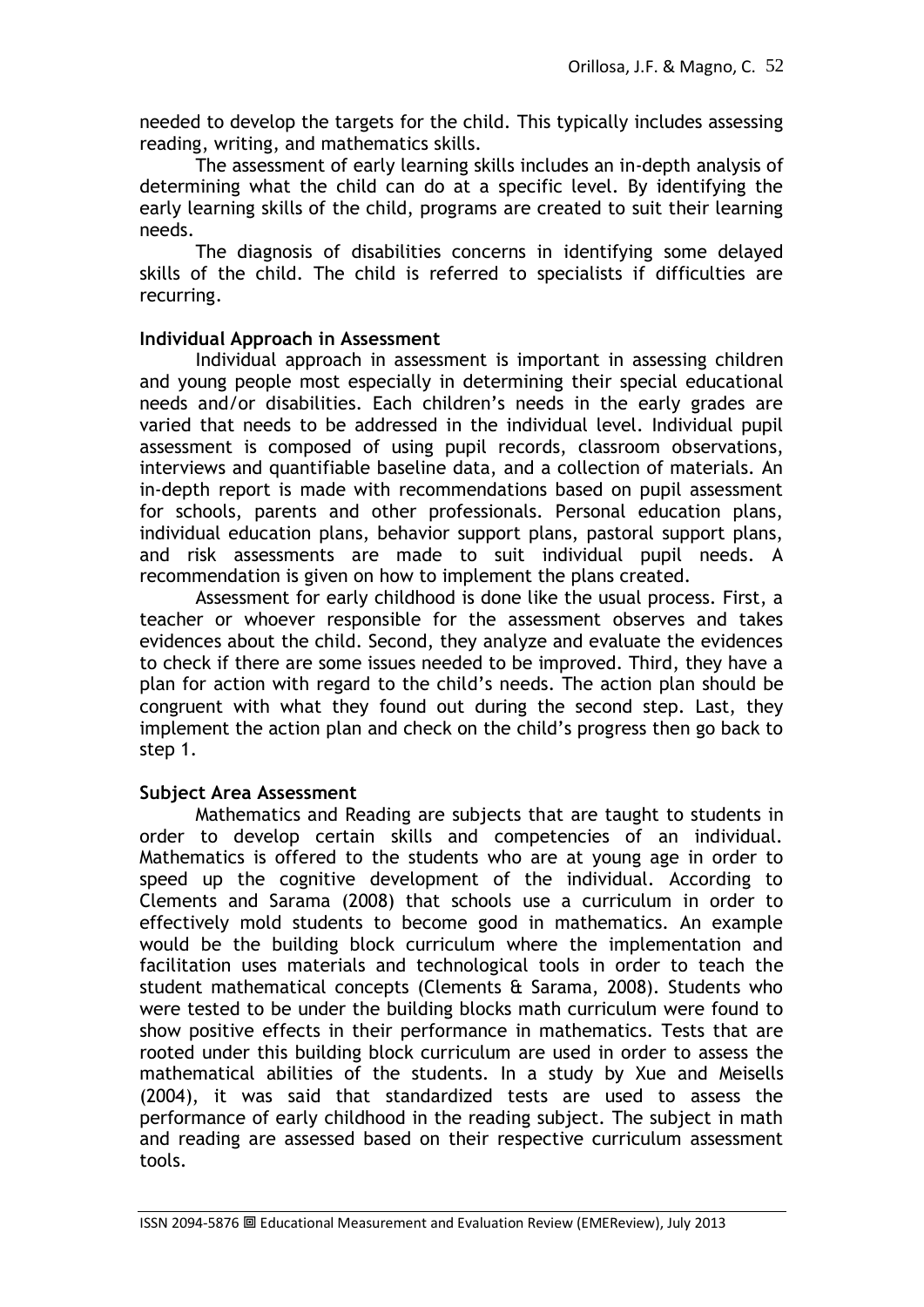The literacy skills of children can be measured using the (ELSA) Early Literacy Skills Assessment. ELSA assesses the comprehension, phonological awareness, and alphabetic principle of children. In order to execute this assessment, the teacher has to read a story to his/her students then he/she will have to stop in order to ask questions to them. The evaluation process would entail the students to undergo the same procedure again through the process of teacher reading the story again to his/her student after one year (Purpura, Hume, Sims, & Lonigan, 2011).

# **The Present Study**

The present study described the various practices of parents in the assessment of their children in kindergarten. More specifically, the study looked into the role of parents in the pre, during, and post assessment practices in their children's schooling.

The study used qualitative approach where 20 sets of parents were interviewed. They have children in kindergarten level ages 5.5 to 6.5 who are in K to 12 schools. These parents that were interviewed did not employ any tutors for their children"s academic needs. Both or one of the parents took the sole responsibility of teaching their children in all academic subjects.

### **Method**

### **Participants**

The study involved 20 parents who voluntarily participated in the study. The parents had children who are in the preschool level and at least one of the parents is full time (house wife or house husband) in assisting the child in school. All the 20 parents had either a junior or a senior kindergarten child who is currently studying in a private school in Metropolitan Manila.

# **Instruments**

An interview guide was constructed to determine the general practices of parents in getting involved in their child"s assessment. The parents were asked about the forms of assessment conducted in school, how they guide the child when studying specifically before exams, during periodic exams or major assessments, and after major assessment are conducted when the results are obtained.

# **Procedure**

The parents in three private schools were recruited by the referral of school personnel. The school personnel referred the full time parents who regularly accompany their preschool child in school. These parents stay near the vicinity of the school while the child is attending his/her class. Both parents (mother and father) were requested for an interview. Once the parent agreed, an appointment was scheduled for the best time to conduct the interview.

The interview took about one hour for each parent couple. The interview session was recorded. The parents were informed about the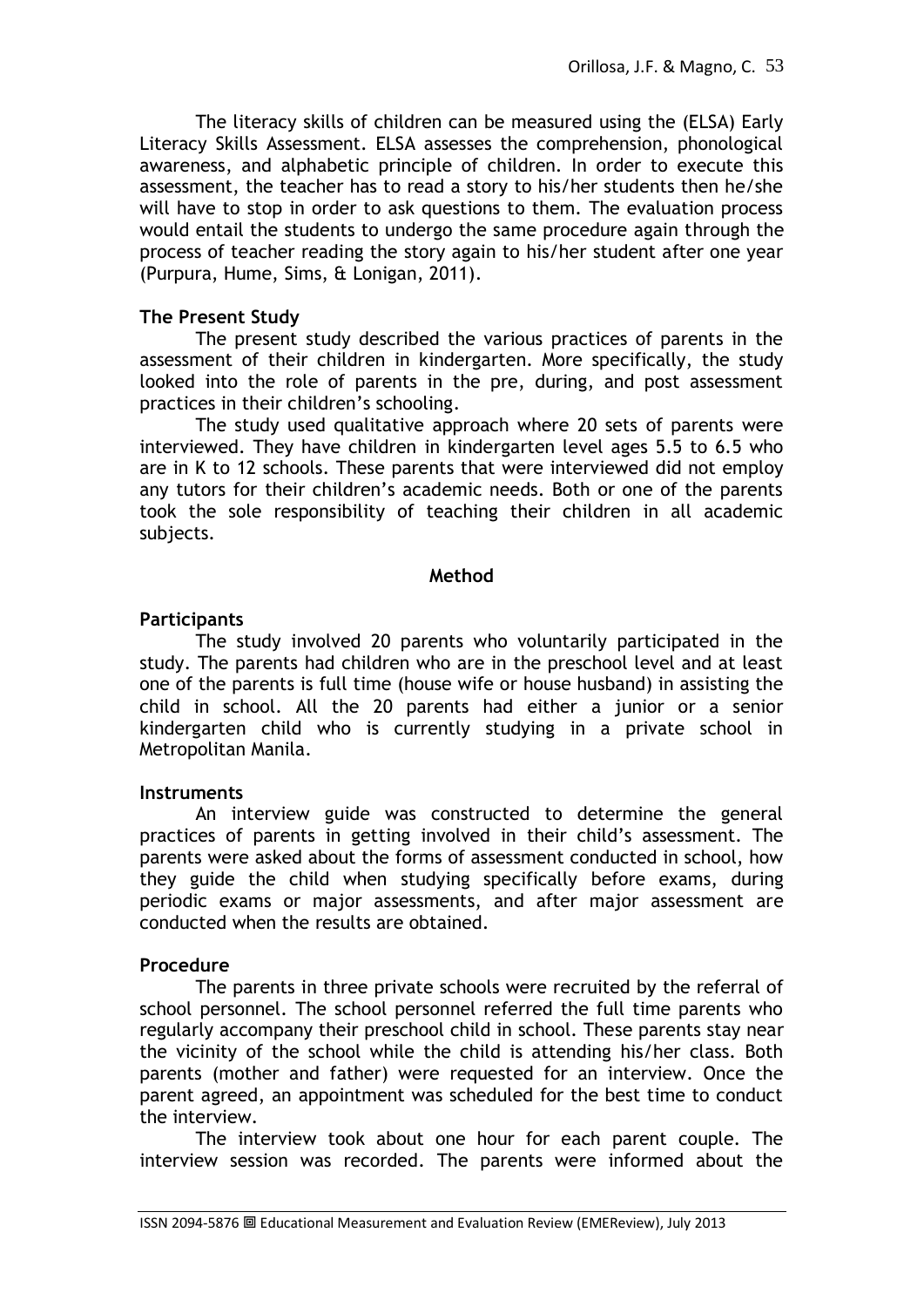purpose of the study. At the end of the interview the parents were thanked for giving their time in participating in the interview.

# **Data Analysis**

The responses from each of the parents were transcribed. Extracting the necessary information for each question asked among the parents further reduced the transcribed data. The specific practices that were taken from the transcriptions were coded. The codes were classified into meaningful categories that best explain assessment practices of parents. The categories were used to integrate the codes derived and they typically explain the assessment practices. The codes were shown to experts in parenting studies and qualitative analysis to make sure that they were mutually exclusive. They also arrived at an agreement on the placement of the codes on the categories derived.

# **Results**

A total of 414 codes were identified, these codes were classified into meaningful categories to come up with the parental practices that reflects assessment of the kindergarten child"s learning.

The responses were organized into the presentation of the various assessments used in the kindergarten level, the grading system, and role of parents before, during, and after assessment.

# **Forms of Assessment Used in Kindergarten**

**Formative Assessment.** The first type used in the kindergarten level is informal assessment that includes the homework, exercises, worksheets, using the workbooks, pen and paper quizzes, and board works. Most of the homework were done on textbooks and worksheets prepared by the teacher that allowed children to master a particular skill. Others come in the form of a project that needs to be completed at home such as arts and craft. These forms of assessment are used to check up whether the child can perform the task while teaching is going on. In this level, it can be observed that parents can recognize how formative assessment is conducted in the classroom setting. The exercises and homework given to the child reflect formative assessment as part of the instruction. It serves to inform the teacher by adjusting teaching and learning while they are happening.

*I can see at times that my child writes in the pad paper in doing exercises and gets a star when the work is well done. At certain times the teacher allows my child to redo the work to give chance for my child to perform better. I asked once that these exercises are not graded because they are meant to check if the child has acquired the skill.*

**Performance-based Assessment.** The second type of assessment includes the performance tests like counting and reading, performance tests like reciting, writing and psychomotor activities that includes writing, singing and physical exercises. These assessments are mostly conducted one on one with children that focus on a single skill like reading or counting. This form of assessment may or may not be announced at times. This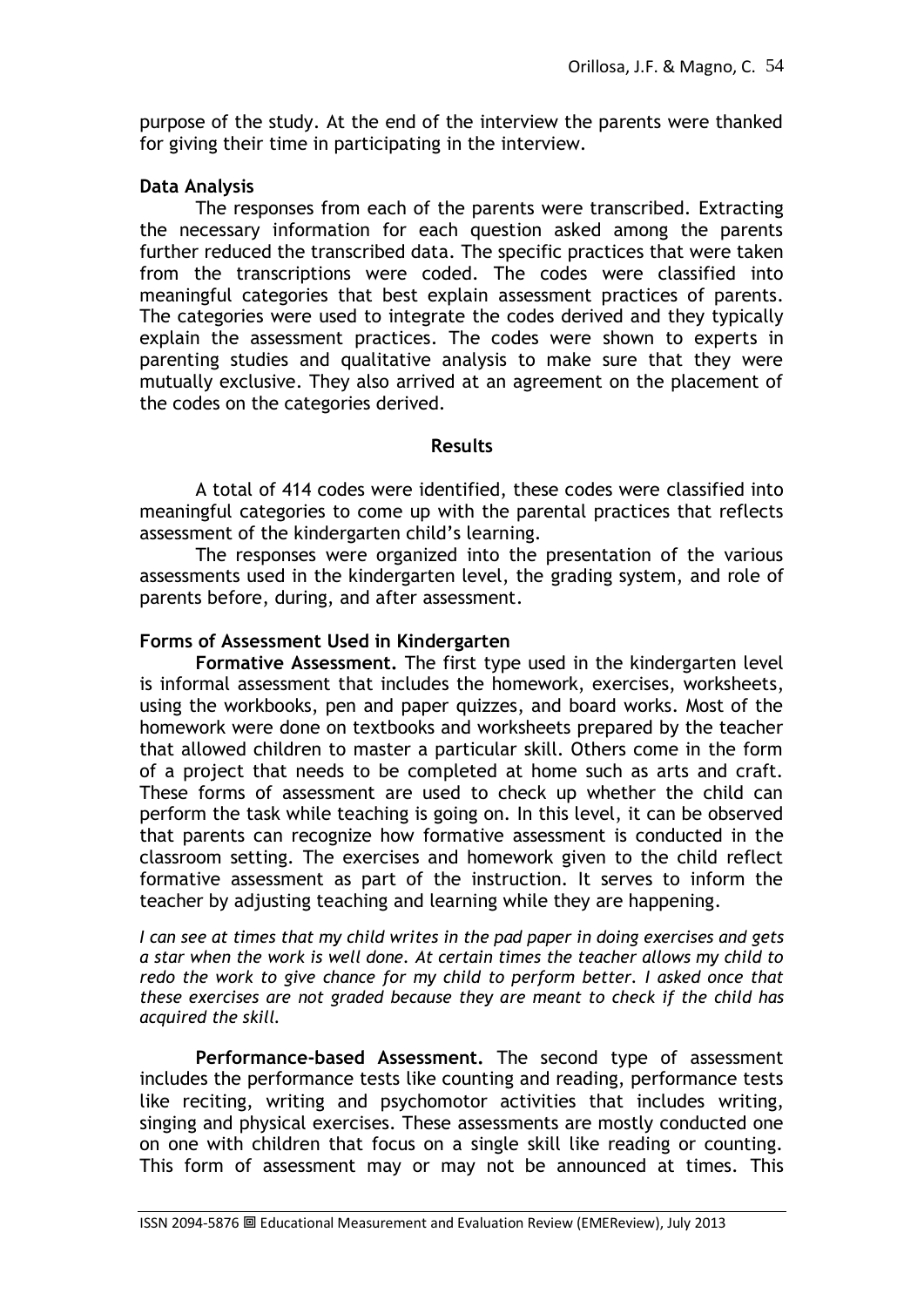category of assessment that the parents describe is performance-based. Parents describe this type of assessment as practical and test students' specific competencies that are not through the usual paper and pencil tests.

*Some assessment that the teachers give are unannounced. This assessment*  involves recitations where my child is asked to read aloud words in a flash card or *on the board. There are also times that the teacher lets them do exercises on their writing book. During the PE time, they are tested on their physical fitness like jumping and running. At times, they are asked to count from 1 to 10 individually.*

**Traditional Assessment.** The last form of assessment is the paper and pen tests, which was the most common form of assessment. The paper and pen tests were given periodically and all of these tests were announced and scheduled in advance. Examples include quizzes, long tests, periodical, and quarterly tests. These tests are described by the parents as major types that the school puts greater weight. The pointers for review are provided and the teachers announce it two weeks in advance.

*The serious tests are taken each month and before the quarter ends. These are the quarterly test and the monthly test for each month. We generally review the child on this because the teacher sends pointers for review and it is 40% of their grade.*

# **Awareness of the School's Grading System**

The grading system in schools would vary. Some schools would use numerical grades, others give letter grades, and others would only give a narrative feedback about the child.

**Numerical Grade.** For the assessments that provide an equivalent numerical value, the highest numerical grade a child can get is 100% and the passing grade is 75%. The number grade is generally the kind of grade understood by parents. They are more pressured for the child to get grades with 90 onwards because the numbers reflect the amount of achievement obtained by the child.

*We help our child all the time especially on assignments and projects that are taken home. During quarterly tests, we really schedule the time of our child for review because this takes a large percent of the grades. We are concerned and do not want our child to get a line-of -seven grade.* 

**Letter Grade.** There are schools whose assessment used letters. Some would use "E" for excellent as the highest grade and the passing grade is "MS" for moderately satisfactory. Some schools would give A+ as the highest grade and C- as the passing. The parents would generally inquire about the status of the child to better understand the letter grades.

*My child is new in the school and a letter grade is given. We are not accustomed so we ask the teachers what it means and the class standing of our child. We got used to the numerical grade in the previous school.*

**Anecdotal Records.** Other schools would not give numerical nor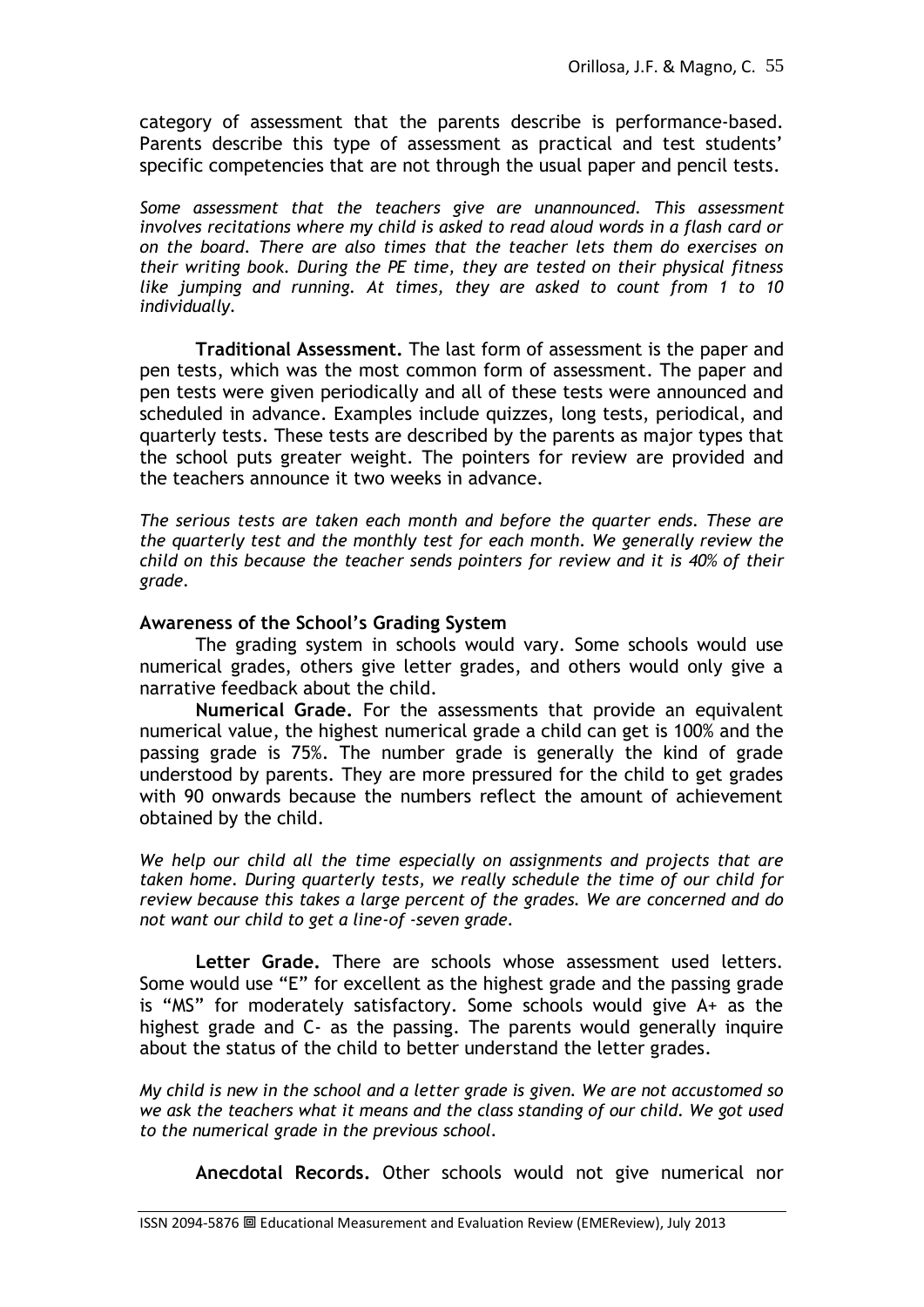letter grade. They provide a narrative description of the child"s performance. The feedback is supported with specific facts and anecdotal records. The assessment is not limited to the cognitive skills but there is equal reference to the social and emotional development of the child as well. This type of assessment is appreciated by the parents because they can see that the teacher prepared for it. The teachers support their narratives with the portfolios of the child to view their progress and the parents get an idea how the child is improving.

*We listen to the teacher's narrative assessment. This is discussed with us and the teacher shows our child's portfolio. We can see in the portfolio how our child performs. What we appreciate is that the teacher includes feedback about how our child deals with classmates in the class. We get an idea if my child is shy or active in class. We appreciate this because the teacher spent a lot of time for the feedback.* 

### **Before Assessment**

The parents before assessment practice the following: Self-reviewing, purchasing identical copies of books used in school, preparing home based academic activities, organizing academic requirements/school sheets, communicating with the teachers, and engaging in non-academic activities. These practices were done in preparation for their child"s assessments.

One of the common practices is self-reviewing where the parents themselves study topics in advance to teach their children. This is practised so that the parents can pace the review with the child in an identical manner the way the teacher teaches. This is ensured to pace the level of learning for the child and to make the review suitable for the child. The parents are concerned about giving the same kind of review in school so that it will help the child understand the lesson taken up with to ensure mastery.

*I myself review the lesson so that I will know what to teach my child. This helps me get an idea what is being taught in the classroom and I could follow-up the learning of my child.* 

*Reviewing helps me know what kind of test I can prepare for my child.*

Another common response on parental practice before assessment is the purchasing of identical copies of books and learning resources used in the school. This practice ensures that the kind of guidance that parents provide is at par with the standards of the lesson in school. Having the same kind of reference materials used in school allows the parents to provide a wider array of exercises that are not limited on the book that the child has.

*I ask the teacher the other references that they use in school so that I can buy them. This helps me provide other exercises for my child to work on.*

*I buy the same kind of books that the teacher uses so that I will never ran out of sample work for my child to answer at home.*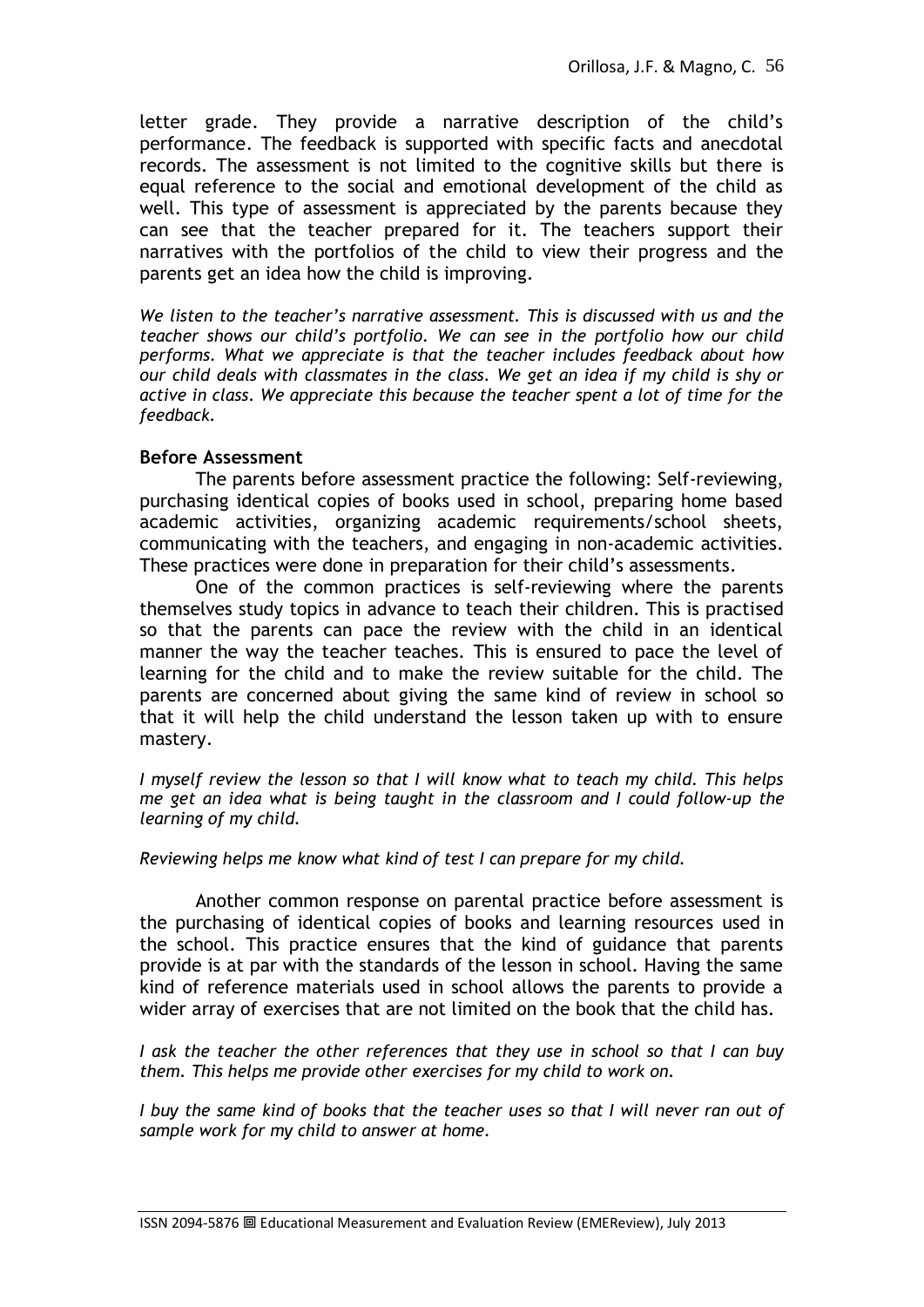Majority of the parents also reports preparing home-based academic activities. Examples would be drills, exercises, and the kind of items in the book and previous tests. This activity allows the child to further master the skills taught in the classroom. Having the child answer a series of exercises practices the child to become more prepared for the tests. The constant exercise helps the child to be familiar with the kind of test items that will come out in the actual test. The parents use the pointers for review provided by the teacher to come up with their sample items.

*We prepare a set of items similar with the test to review our child. We use the pointers to review as our guide.*

*The items we make are similar to the test given by the teacher so that the child will be familiar with the test.*

In order to prepare for the assessment, the parents engage in organizing the academic requirements/school sheets. This includes the parents collecting all the previous assessment such as quarterly tests, long tests, quizzes, and worksheets. These are compiled so that the parents are guided to the test types provided and the kind of skills included in the test.

*We collect the test folders and put in an envelope all quizzes and worksheets. This gives us an idea on what will come out in the test.* 

*When it is time for us to make the reviewer for the child, we bring out the precious tests so that it can guide us. We also make our own outline of the lesson to guide the child.*

The parents mentioned that communication with the teachers is an important part of preparation. In this practice, the parents have an opportunity to clarify some information with the teacher. The clarification involves asking the current class standing of the child, some behavior concerns, and the child"s general learning capacity. Some schools would require an appointment and some would not. For other parents, this opportunity comes during the card distribution and the feedback is used to make some improvements for the following quarter of the school year.

*We are lucky at times that we have some moment of conversation with the teacher. We ask about our child's current standing in school. We also ask if the teacher is having difficulty in handling our child.* 

*Meeting with the teacher needs to be done through an appointment in the school of my child. In the meeting we discuss some of my concerns like performance in projects and tests and I ask for suggestions how to help further my child.*

The parents also engage in non-academic activities in order to know about the school. By knowing more about the school, they get to know what learning facilities the school has and the resources used in the school. The parents indicated that learning about what the school has gives them idea what the child is learning and how to help the child further.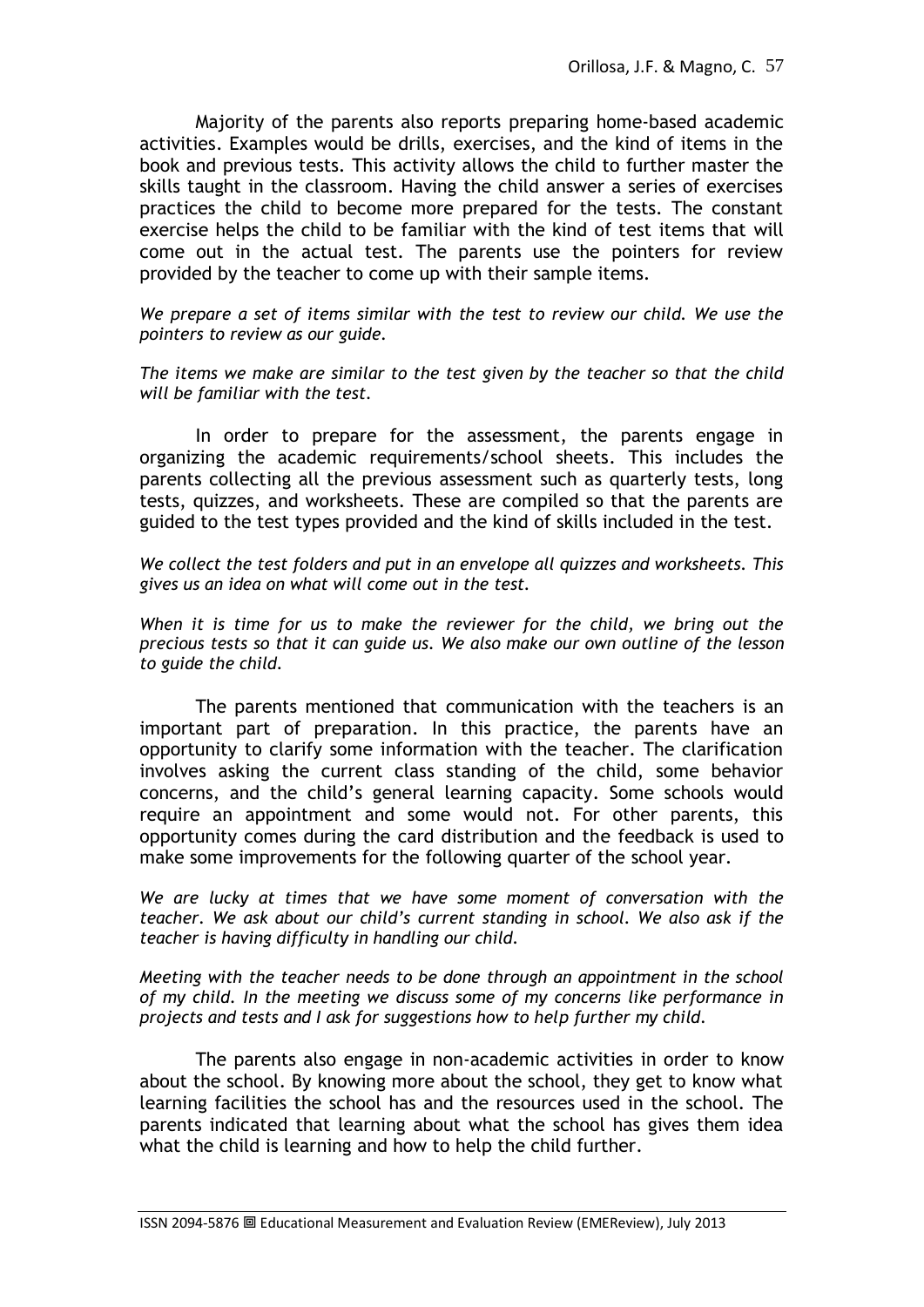*It is not only through the teacher that we get to know about what is happening in the school. When we join parent-teacher conferences, meetings, and volunteer activities, we see what the school can provide to our child.* 

*By joining school activities we know what is happening in the school. Then we know more the schedule of our child in school and adjust our own schedule for it.*

## **During Assessment**

The parents during assessment practised multiple strategies, which were categorized into two: the academic orientation and motherly orientation. The academic orientation includes analyzing reviewers from school, inspecting previous notes from the teachers, creating new reviewers, revisiting previous tests/quizzes, and oral questioning. On the other hand, the motherly orientation includes reinforcing an early bed time, preparing good breakfast preferred by their child, allowing play time in between review sessions including the use of the computer, making promises for good performance, and preparing a conducive learning environment at home.

The academic orientations are those practices that are consistent with what the teacher and the school do in assessing the child. These are similar to the academic activities given by the school and the teacher.

The common academic orientation is analyzing reviewers from school. The reviewers are analyzed by looking at the formative assessment done in school. These are the quizzes about the topics, exercises from the books, and worksheets. The parents are informed what kind of items to create for their own review with the child. The parents in analyzing review materials are guided on what kind of items and type of test to make for their own review.

*I look at the review materials that my child worked with in school. I use this to make my own review.* 

#### *I make sure that the review materials I make are similar to what the teacher gave.*

Part of the academic orientation is inspecting previous notes taken up in class. The inspection involves knowing what topics will be covered in the exams. The parents browse the books and the notebooks to know the lessons that will be covered in the tests. Sometimes, the sequence is not directly followed in the book and the parents will look at the pattern of the pages answered so that they will know what to follow up in the child.

*To know the topics taken up, I browse the notebook and books. I will know what topics are covered for the exams. I mark the ones taken up in the previous test so that I am properly guided.* 

*The notes and books tell me what topics will be taken up in the test.*

The parents as part of the academic orientation create new reviewers for the child. Majority of the parents make their own exercises and test during the week of the test dates. They realize that when they practice their child, the child will come prepared for the real test in school. In this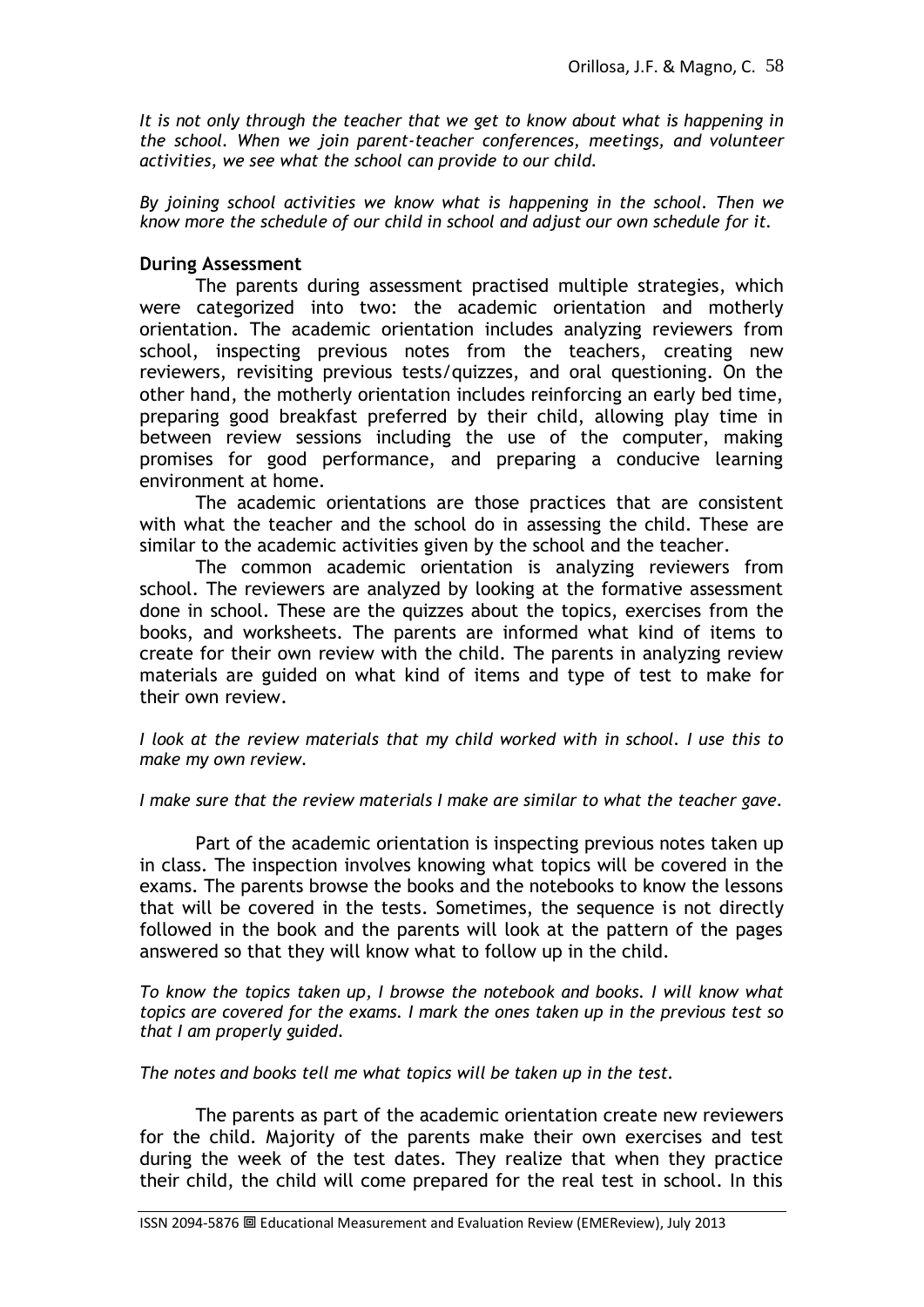aspect, the parents use their previous resources such as the notes, books and reviewers to write their own mock test for the child.

*I make my own reviewer for my child. This is an effective way to prepare for the quarterly and long tests.*

*We make items similar to what the test will be. We are guided by the pointers to review and the kind of items in the quizzes.*

The parents revisit previous tests/quizzes in order to review the child. The parents use the old test and quizzes and let the child answer them again. The old tests and quizzes review the child of the lessons that will be covered in the future test. This is usually done during the week the major tests are given. This technique ensures that the child is able to recall the topics taken up and that will be covered for the quarterly test.

*We use the previous tests and quizzes to review our child. We rewrite the old tests and let the child answer them again.*

*The old tests are helpful. It guides us on what will be taken up for the quarterly test.*

The parents during the test week engage the chid in oral questioning. The oral questions are asked to review the child often. The questions are asked once in a while to check if the child can still recall the important things to be remembered. The oral questioning is helpful in different settings. Even if the child and the parents are outside of the house or doing other things, the oral questions allow to review the child.

*We ask our child oral questions about what we have reviewed. This can be done repetitively once in a while to make sure the child does not forget what we have reviewed.*

*Even when we are in bed already or eating we ask our child questions about the lessons to review.*

The next set of practices refers to motherly orientation. This refers to the practices that involve activities showing how the parents regularly socialize with the child. They differ with the academic orientation because these sets of practices with the child can only be done at home with the parents.

One of the common responses is reinforcing an early bedtime. This is done in order to make sure that the child has enough sleep and be able to wake up early in the morning. This strategy also ensures that the child will not be sleepy while answering the test in school.

*We make sure that our child goes to bed early. This makes sure that he will not be sleepy in school.*

The parents also prepare a good breakfast preferred by their child. This helps the child to be more motivated to take the test and perform well.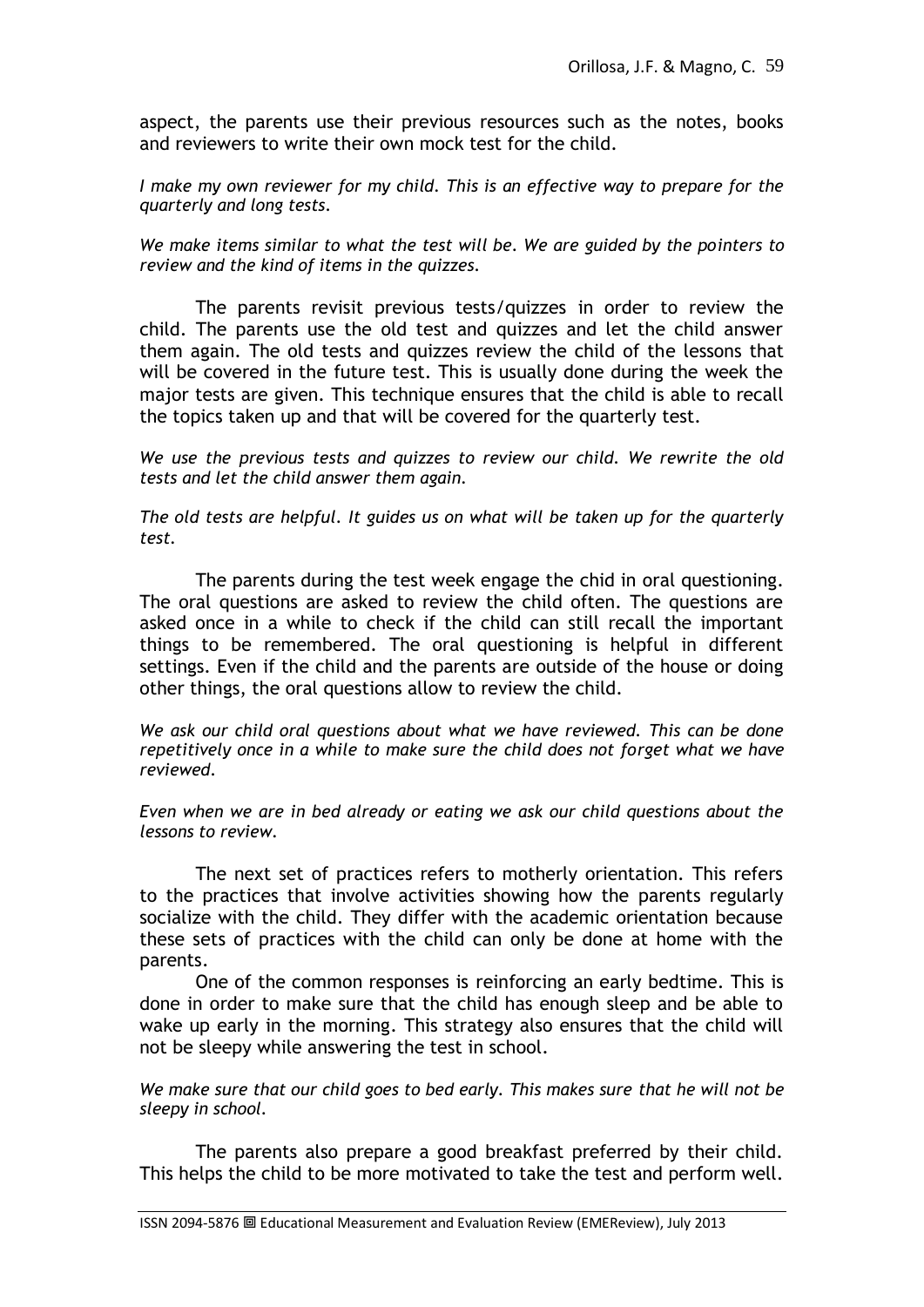The child sees that the parents are exerting effort and appreciates the child. In return, the child needs to perform well for the parents.

*I prepare a good breakfast that my child likes during the test week. My child shows their appreciation by performing well in the test.*

*I cook the favorite food of my child for breakfast so that they will be more energetic in taking the test.* 

The parents allow playtime in between review sessions. This includes the use of the computer. The child generally has limited attention span and the break gives time for the child to rest and have fun. The time of the child is scheduled in a way that there is time for play and time for studying.

*I give break time for my child when studying. They will not enjoy studying too much if there is no fun.*

*I notice that my child becomes uneasy when reviewing for a long time so I give time for breaks.*

The parents prepare a conducive learning environment at home for studying. This involves setting an area in the house for the child to study, provision of tables and chairs to study, maintaining a quiet place, and having school supplies in the house. Having a study place in the house allows the child to take time to study and not forget about school.

*I make sure that my child has a place to study in the house. We set aside a place where they go and study.*

*My child has a corner where there is table and chair and this is the place where my child studies. During test weeks, we maintain silence in the house for the review.*

The parents make promises to the child for good performance. This practice is done to reward the child and that the child will work hard in order to get the reward in the end. This practice is consistent with extrinsic motivation to learn where rewards are given to attain learning goals.

*We promise to our child new toys when they get high grades in test or during the card distribution.*

*We often get our child something new when they good grades in school.*

#### **After Assessment**

The parental involvement does not end after the major tests. There are still assessment practices that occur after. These practices after assessment involve asking for feedback about the performance in the test taken, praising the child, and giving the material rewards promised to the child. These after-assessment practices focus on parents praising and providing the material promises without the results of the assessments.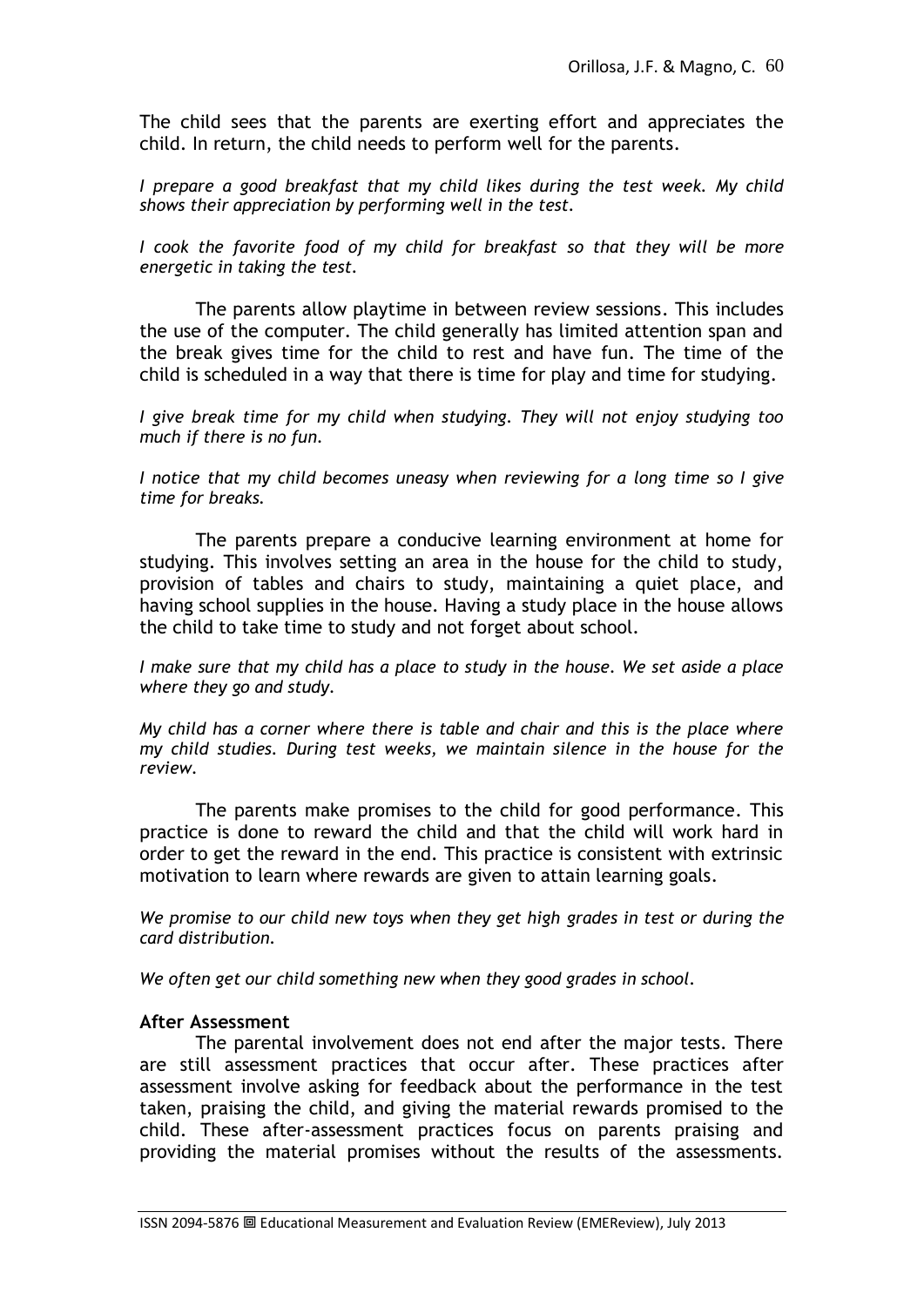Upon the release of positive assessment results, parents still provide more material benefits.

The common response after assessment is the parents asking for feedback about the performance of the child in the test taken. The parents generally ask their child about the details of the test. They inquire about the level of difficulty, the type of test, and if the child did well in the test. These responses indicate that parents are conscious about test difficulty, types of test, and the confidence level of child in the test. Reporting the details of the test to the parents would require a great deal of ability for the child to make judgment about the tests difficulty and their performance. Children who makes accurate judgment of their performance tends to perform well on the test.

*I ask my child how if he was able to answer correctly the test items and if he was able to answer most of the items or not.*

*I ask if the topics we reviewed came out in the test. This ensured the confidence of my child in my expertise as a parent.*

Majority of the parents praised their child after taking the major assessment such as the quarterly test or any major performance-based activity. The parents made sure to capitalize on the strength and positive aspect of the child"s performance. They made sure not to criticize the child so that the child is further motivated in future assessments. Performancebased assessment impacts parents' positive emotions. After the parents have seen their child in performances, the parents take pride in the talent shown by the child.

*I make sure that my child gets to be praised after the exams. When I see the quarterly test, even if the scores are not very high my child deserves praise for the effort.* 

*When I see my child joins contests such as poems, singing, and dancing, I feel proud that my child is not shy to showcase her talent. I praise my child for this.*

The parents' after seeing the results of the child's performance, they give material rewards that they have promised. Initially, the parents promise these rewards to extrinsically motivate the child. After the performance, the child is given material rewards for the work done. The material rewards are given to the child to show appreciation of the hard work shown in the entire assessment cycle.

*I give the materials that I have promised my child. This reward is not for the results of the test but for the effort shown by the child in studying.* 

*I saw that my child becomes happy when they are bought new things after the test. When this happens, they look forward for the next test week and study again.*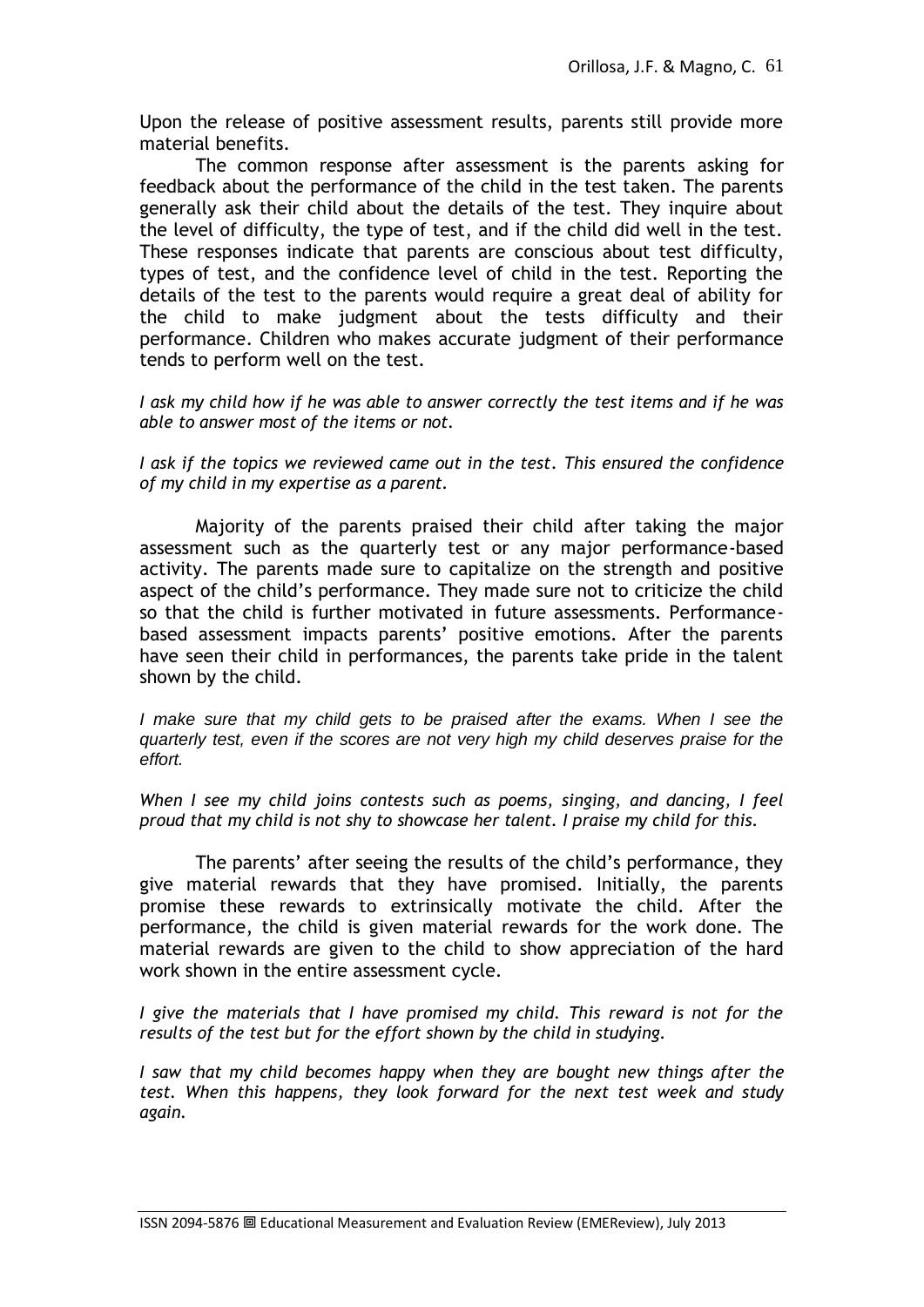### **Discussion**

A parent"s involvement in their kindergarten child"s assessment is important, considering that a parent has the ability to accommodate the cognitive, socio-emotional, and physical needs of their child during the early years. The parent"s role in their child"s kindergarten assessment is viewed as crucial in the development of academic skills. Providing these various needs, the academic achievement of a child increases and at the same time the relationship between parents and the child is nurtured. Moreover, when parents" capitalize on the moral development of their child in an attempt to increase academic performance, parents view this attempt as motivational in nature thus strengthening the motivation of their child towards learning.

The findings in the study highlights that parental involvement in assessment is not only limited to a set of practices that parents engage with their preschool. The involvement in assessment extends to the consciousness of the parents in knowing the different forms and functions of assessment, the grading system, and practices before, during, and after assessment. This result contradicts the findings of Brinke (2002) that parents lack consciousness on the rigors of assessment in schools.

The results of the study highlight that parents when deeply involved in the child"s assessment becomes conscious of the forms and functions of assessment. Generally, the ability to use different forms and functions of assessment is part of teacher competencies. However, in the present study, it was found that when parents are engaged in the child"s assessment they also acquire this competency. This competency is not formally learned but through their experience in teaching their own child. The parents' acquiring the assessment skills leads them to acquire assessment literacies. Based on the responses, the parents possess three important assessment literacies that include (1) how to make use of a variety of assessment methods to gather evidence of the child"s learning, (2) how to provide appropriate feedback to the child, and (3) engineering an effective assessment that boosts their child"s motivation to learn. Possessing a certain degree of assessment literacy reflects that the parents that are highly involved with their child have a sophisticated notion on assessment and how it is conducted. This competency allows them to become effective in teaching and guiding their own child.

The results also highlight the function of the grades to determine how much effort is needed in enforcing the study skills of the child. This result is made known in the responses on their awareness of the grading system in the school. The parents work on the needed effort to help their child improve their grades and performance in school. For the parents, the grades are not simply marks given to the child. They inform parents on how much effort they need to help their child to perform better. This practice is supported in the principles of assessment 'for' learning. In this principle, assessment is used to help the child learn better. The parents show this by the specific practices mentioned in the second cluster: giving constructive feedback, inquiry from the teachers, and asking for recommendations from the teachers.

It was also found that though parental involvement, the parents are able to distinguish the different stages of assessment: before, during, and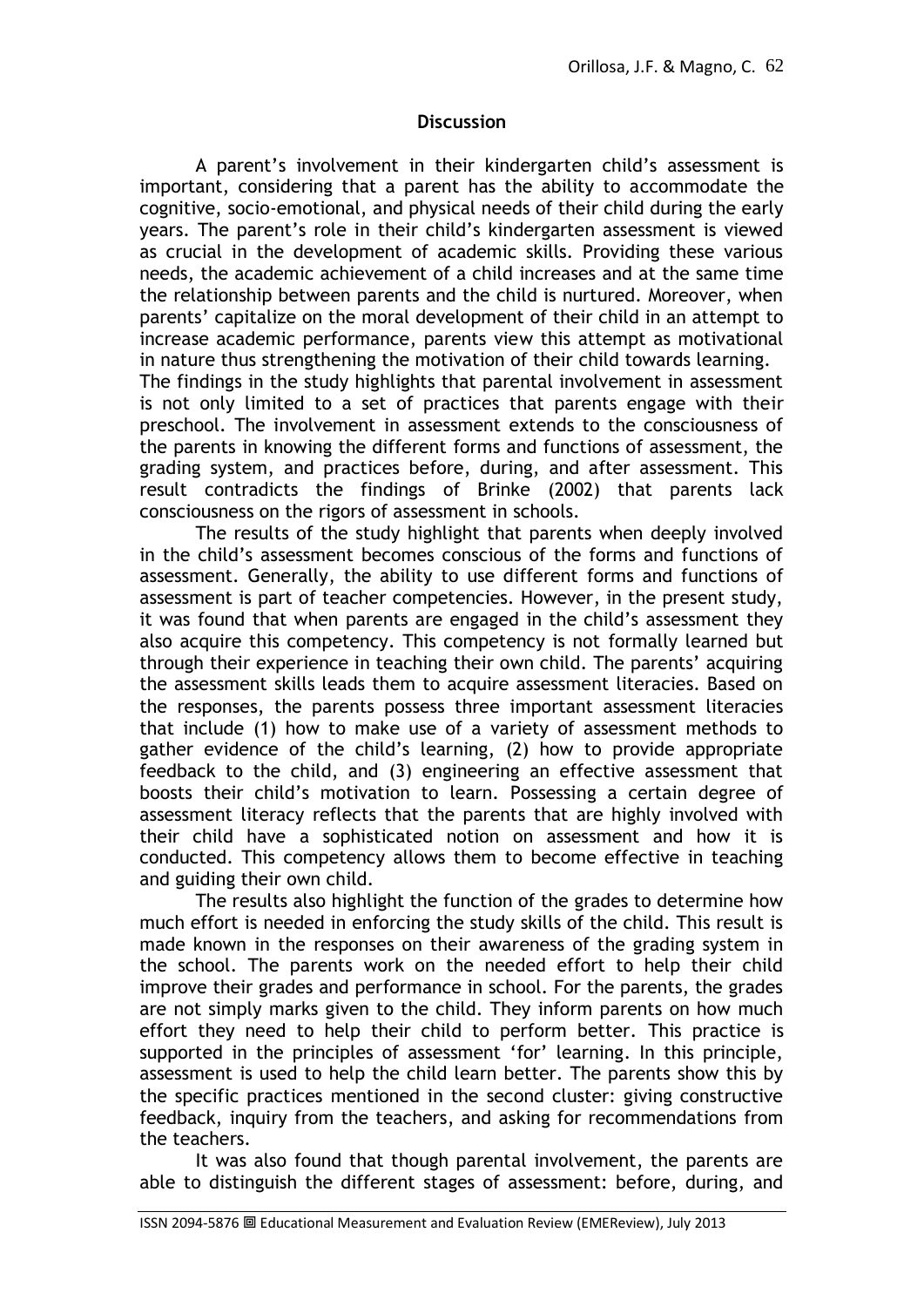after instruction. This sophisticated awareness in the assessment stages show the parents in their progression towards expertise in educating their child. Having distinguished manifestations for the stages of assessment allows the parents to pace themselves in the child"s learning process. The child as an expert learner uses different learning strategies when reviewing for tests, taking the test, while assessment is going on and after assessment. The parents are able to adjust themselves also with the pace that the child goes through. The parents act as a scaffold in the child"s preparation for assessment. As a scaffold, support is given in order for the child to demonstrate the acquired skills.

The parents assume two roles during the assessment stage: as a mother (motherly orientation) and as a teacher (academic orientation). The findings show that the parents are able to balance two orientations. They see to it that their academic guidance for the child is balanced with how they show their affection for the child. They balance the cognitive engagement of the child with the affect by becoming parents. This balance is uniquely done by the parents because they are able to blend two aspects that the child needs, which is the need for cognition and the need for affection.

The parents realize the value of extrinsic motivation for the child to perform. Extrinsic motivation is evidenced by giving material rewards for the child as the parents have promised. This practice is acceptable for parents because part of their role is to provide for the material needs of the child as well. It should also be emphasized that the material rewards are given not for the test outcome but rather for the effort that the child exerted in studying. The value of the material reward is taken by the child as something to look forward to in the next assessment cycle. In this way, the child enjoys engaging in the assessment process. The kind of willingness of the child to go through the extrinsic rewards manifests the inherent power of this type of motivation. The child is externally propelled into studying in order to obtain a high grade because of the reward that follows.

The findings further support the principles of early grade assessment where parents are partners in the child's assessment. This principle is further expanded in the present study where parents do not only provide support, but rather, they take a more active role in facilitating the assessment in schools. In this regard, parents must be given the opportunity to appreciate assessment as a tool for understanding their child"s development. The parents have the potential to acquire assessment competencies and literacies. They are also adaptive in pacing themselves in the different stages of their child"s assessment. They have acquired two areas of expertise in assessment, which made them not only as parents who provide emotional support, but in addressing the academic needs of their child as well.

# **References**

Anderson, K., & Minke, K. (2007). Parent involvement in education toward an understanding of parent"s decision making *Journal of Educational Research, 1*(5), 311-323.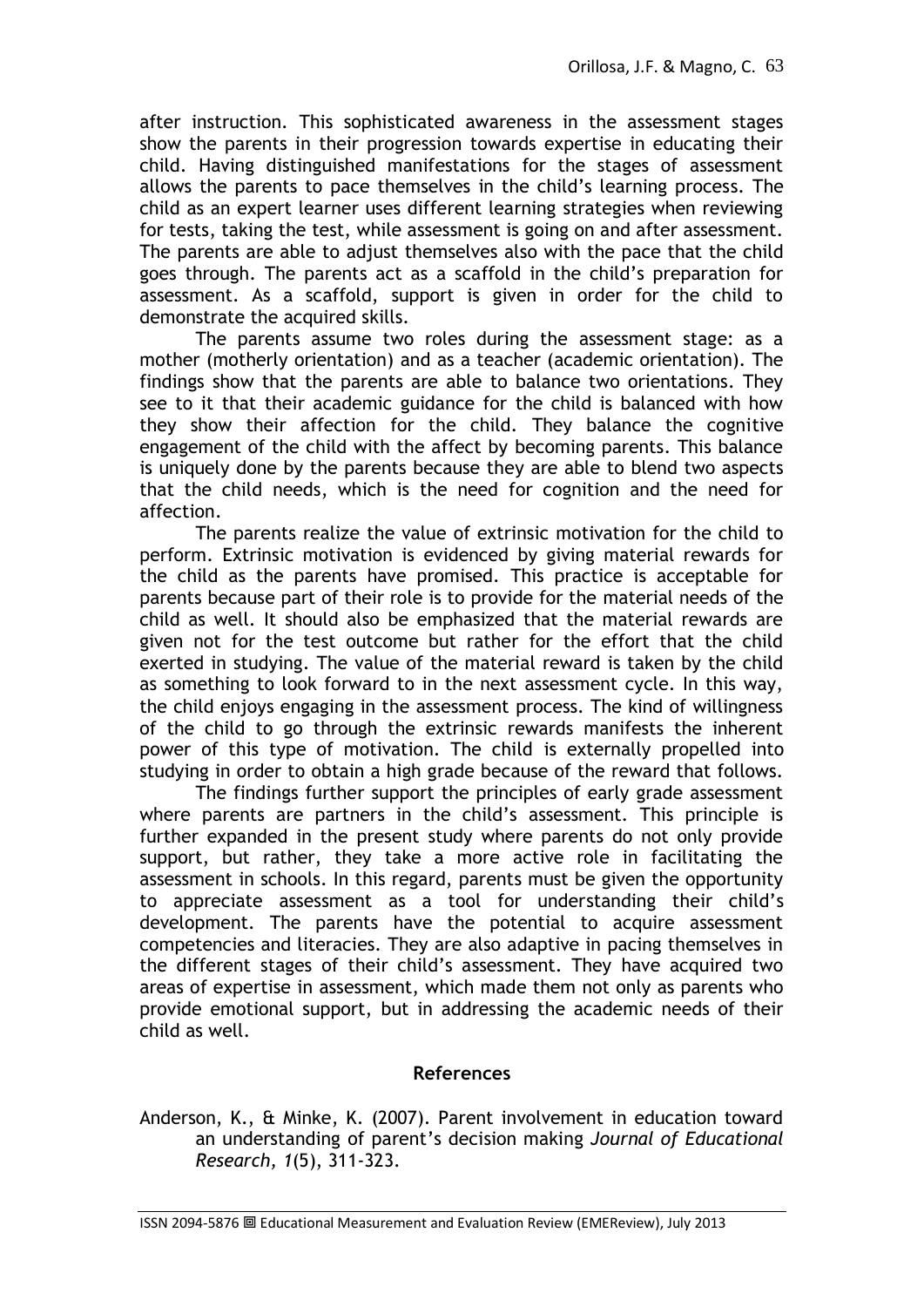- Arnold, D., Zeljo, A., Doctoroff, G., & Ortiz, C. (2008). Parent involvement in preschool: predictors and the relation of involvement to preliteracy development. *School Psychology Review, 37*(1), 74-90
- Brinke, M. (2002). Involving parents in early childhood assessment: perspectives from an early intervention instructor. *Early Childhood Education Journal, 29*(4), 251-257.
- Clements, D. H., & Sarama, J. (2008). Focal points–Pre-K to Kindergarten. *Teaching Children Mathematics, 14*, 361-365.
- Conners, L. J., & Epstein, J. L. (1995). Parents and school partnerships. In M. H. Bornstein (Ed.), *Handbook of parenting* (Vol. 4, pp. 437–458). Hillsdale, NJ: Erlbaum.
- Epstein, J. L., & Sanders, M. G. (2002). Family, school, and community partnerships. In M. H. Bornstein (Ed.), *Handbook of parenting: Practical issues in parenting* (pp. 507–437). Mahwah, NJ: Erlbaum.
- Early Learning Standards Task Force and Kindergarten Assessment Work Group (2005). *Early childhood assessment for children from birth to age 8*. Harrisburg, PA: Pennsylvania"s Departments of Education and Public Welfare.
- Fan, X. (2001). Parental involvement and students' academic achievement: A growth modelling analysis. *The Journal of Experimental Education, 70*(1), 27-61.
- Hill, N. E., & Taylor, L. C. (2004). Parental school involvement and children"s academic achievement: Pragmatics and issues. *Current Directions in Psychological Science, 13*, 161–164.
- Hill, N. E., & Tyson, D. F. (2009). Parental involvement in middle school: A meta-analytic assessment of the strategies that promote achievement. *Developmental Psychology, 45*(3), 740-763.
- Magno, C. (2007). Exploratory and confirmatory factor analysis of parental closeness and multidimensional scaling with other parenting models. *The Guidance Journal, 36*(1), 63-87.
- Marcon, R. (1999). Positive relationships between parent school involvement and public school inner-city preschoolers' development and academic performance. *School Psychology Review, 28*(3), 395-412
- National Association for the Education of Young Children (NAEYC) & the National Association of Early Childhood Specialists in State Departments of Education (NAECS/SDE). (2003, November). *Position Statement: Early childhood curriculum, assessment, and program evaluation, building an effective, accountable system in programs for children birth through age 8*. Washington DC: NAEYC.
- Purpura, D. J., Hume, L. E., Sims, D. M., & Lonigan, C. J. (2011). Early literacy and early numeracy: The value of including early literacy skills in the prediction of numeracy development. *Journal of Experimental Child Psychology, 110*(4), 647-658.
- Seginer, R. (2006). Parents' educational involvement: A developmental ecological perspective. *Parenting: Science and Practice, 6*, 1–48.
- Shepard, L., Kagan. S. L., & Wurtz, E. O. (1998). *Principles and recommendations for early childhood assessments: Goal 1 early childhood assessments resource group*. Washington, DC: National Education Goals Panel.